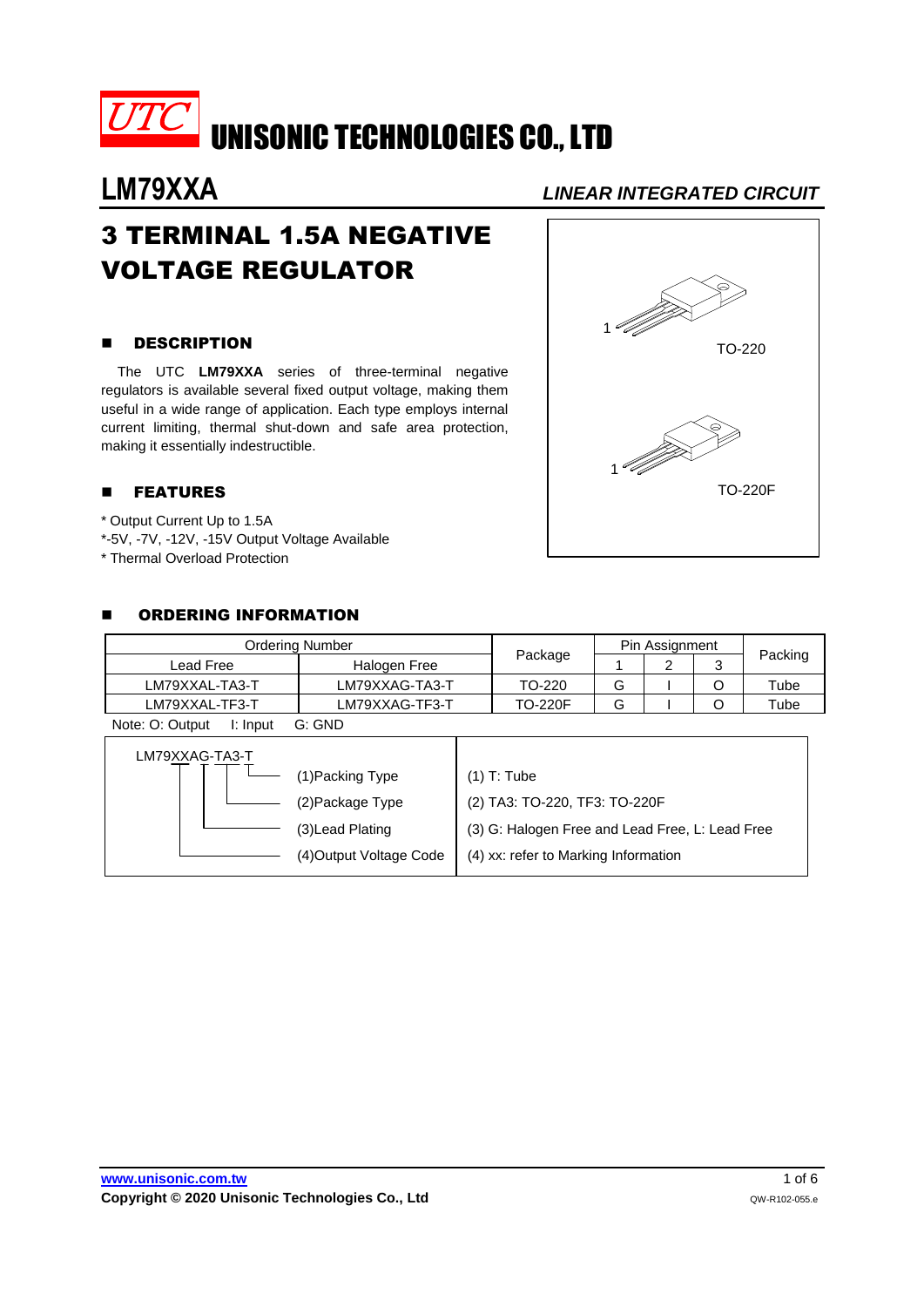## **NARKING INFORMATION**

| <b>PACKAGE</b>           | VOLTAGE CODE                                           | <b>MARKING</b>                                                                                     |
|--------------------------|--------------------------------------------------------|----------------------------------------------------------------------------------------------------|
| TO-220<br><b>TO-220F</b> | $05: -5.0V$<br>$07: -7.0V$<br>$12: -12V$<br>$15: -15V$ | <b>UTC</b><br>L: Lead Free<br>LM79□□A□<br>Voltage Code<br>G: Halogen Free<br>Lot Code<br>Date Code |

### **BLOCK DIAGRAM**



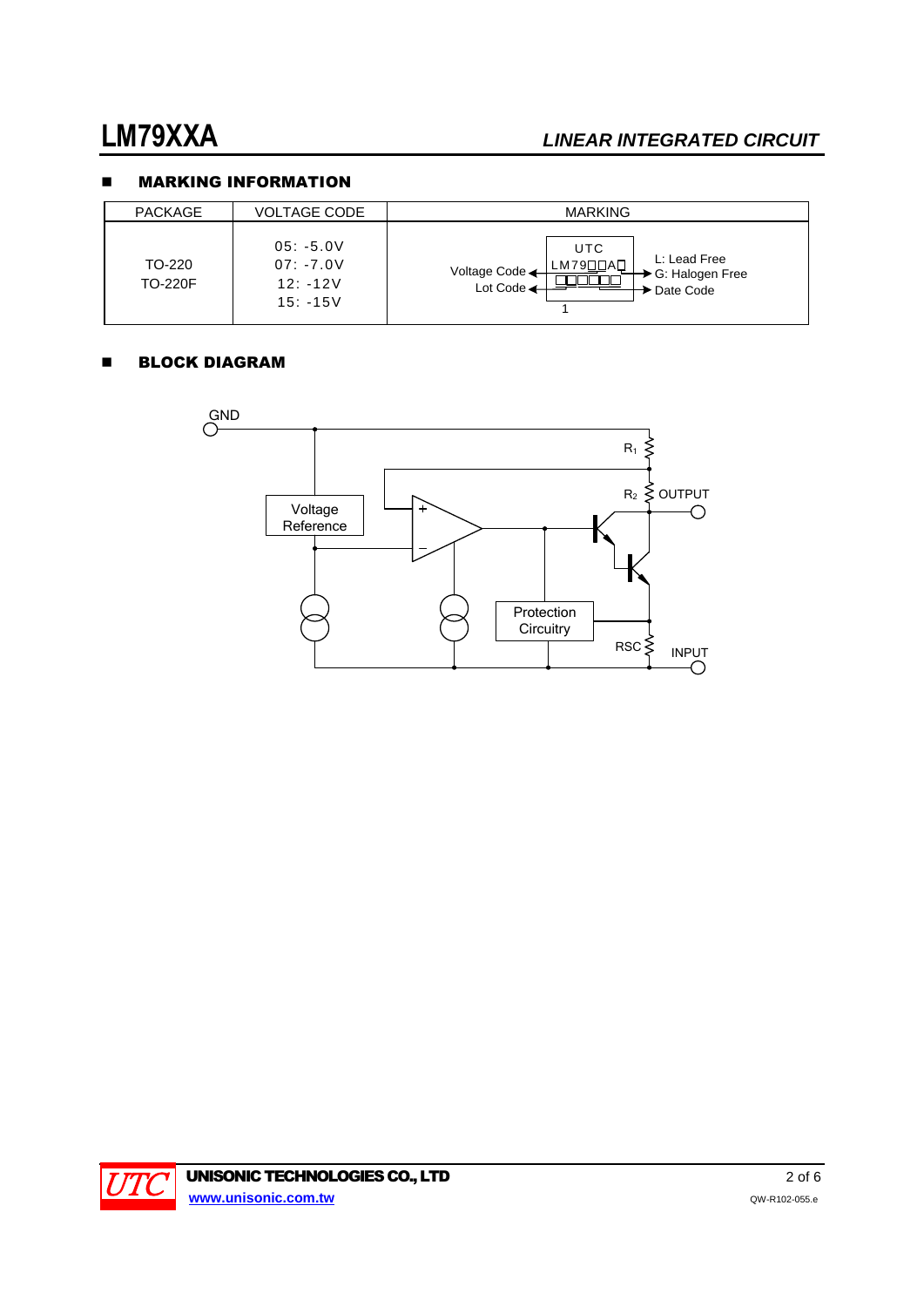#### $\blacksquare$  ABSOLUTE MAXIMUM RATINGS ( $T_A=25^{\circ}$ C, unless otherwise specified)

| <b>PARAMETER</b>             | <b>SYMBOL</b>               | <b>RATING</b>      | UNIT    |
|------------------------------|-----------------------------|--------------------|---------|
| Input Voltage                | V <sub>IN</sub>             | -35                |         |
| <b>Output Current</b>        | I <sub>OUT</sub>            | 1.5                |         |
| <b>Power Dissipation</b>     | P <sub>D</sub>              | Internally Limited | W       |
| <b>Operating Temperature</b> | T <sub>OPR</sub>            | $-40 - +85$        | ം       |
| Storage Temperature          | $\mathsf{T}_{\textsf{STG}}$ | $-65 - +150$       | $\circ$ |

Note: Absolute maximum ratings are those values beyond which the device could be permanently damaged. Absolute maximum ratings are stress ratings only and functional device operation is not implied.

### **THERMAL DATA**

| $\sim$ $\sim$ $\sim$<br>י י<br>۱M۰        | -<br>'NALS. |    | JNF               |
|-------------------------------------------|-------------|----|-------------------|
| <b>Junction</b><br>nbient<br>to<br>$\sim$ | UJA         | ∪こ | $\circ$ CAA<br>٫ب |

#### **ELECTRICAL CHARACTERISTICS**

( $I_{\text{OUT}}$ =0.5A, TJ=0°C~125°C, C<sub>I</sub>=2.2uF, C<sub>O</sub>=1uF, unless otherwise specified)

| <b>PARAMETER</b>            | <b>SYMBOL</b>               | <b>TEST CONDITIONS</b>                                       |                           | <b>MIN</b> | <b>TYP</b>     | <b>MAX</b> | <b>UNIT</b>         |
|-----------------------------|-----------------------------|--------------------------------------------------------------|---------------------------|------------|----------------|------------|---------------------|
|                             |                             |                                                              | $T_J = 25^{\circ}C$       | $-4.80$    | $-5.0$         | $-5.20$    | V                   |
| Output Voltage              | <b>VOUT</b>                 | $V_{IN} = -7V - -20V$ ,<br>$I_{OUT}$ =5mA~1A, $P_D \leq 15W$ |                           | $-4.75$    |                | $-5.25$    | $\vee$              |
| Dropout Voltage             | $V_D$                       | $IOUT=1.5A$                                                  | $T_J = 25^{\circ}C$       |            | $\overline{2}$ |            | V                   |
| Line Regulation             |                             | $V_{IN} = -7V - -20V$                                        | $T_{\rm J}$ =25°C         |            | 10             | 100        | mV                  |
|                             | $\Delta$ $V_{\text{OUT}}$   | $V_{IN} = -8V - -12V$                                        | $T_J = 25^{\circ}C$       |            | 5              | 60         | mV                  |
|                             | $\Delta$ $V_{OUT}$          | $I_{\text{OUT}} = 5mA - 1.5A$                                | $T_J = 25^{\circ}C$       |            | 10             | 100        | mV                  |
| Load Regulation             |                             | $I_{\text{OUT}} = 250 \text{mA} - 750 \text{mA}$             | $T_{\rm J}$ =25°C         |            | 3              | 50         | mV                  |
| Quiescent Current           | ΙQ                          |                                                              | $T_J = 25^{\circ}C$       |            | 3              | 6          | mA                  |
|                             |                             | $I_{\text{OUT}} = 5mA - 1A$                                  |                           |            | 0.05           | 0.5        | mA                  |
| Quiescent Current Change    | $\Delta I_Q$                | $V_{IN} = -7V - -20V$                                        |                           |            | 0.1            | 1.3        | mA                  |
| Output Noise Voltage        | еN                          | $f=10Hz-100kHz$                                              | $T_A = 25^{\circ}C$       |            | 100            |            | μV                  |
| <b>Output Voltage Drift</b> | $\Delta$ $V_{OUT}/\Delta T$ | $I_{\text{OUT}} = 5 \text{mA}$                               |                           |            | $-0.4$         |            | $mV$ <sup>o</sup> C |
| <b>Ripple Rejection</b>     | <b>RR</b>                   | $V_{IN} = -8V - -18V$ , f=120Hz                              |                           | 54         | 60             |            | dB                  |
| <b>Peak Current</b>         | <b>IPEAK</b>                |                                                              | $T_{\rm J} = 25^{\circ}C$ |            | 2.2            |            | A                   |

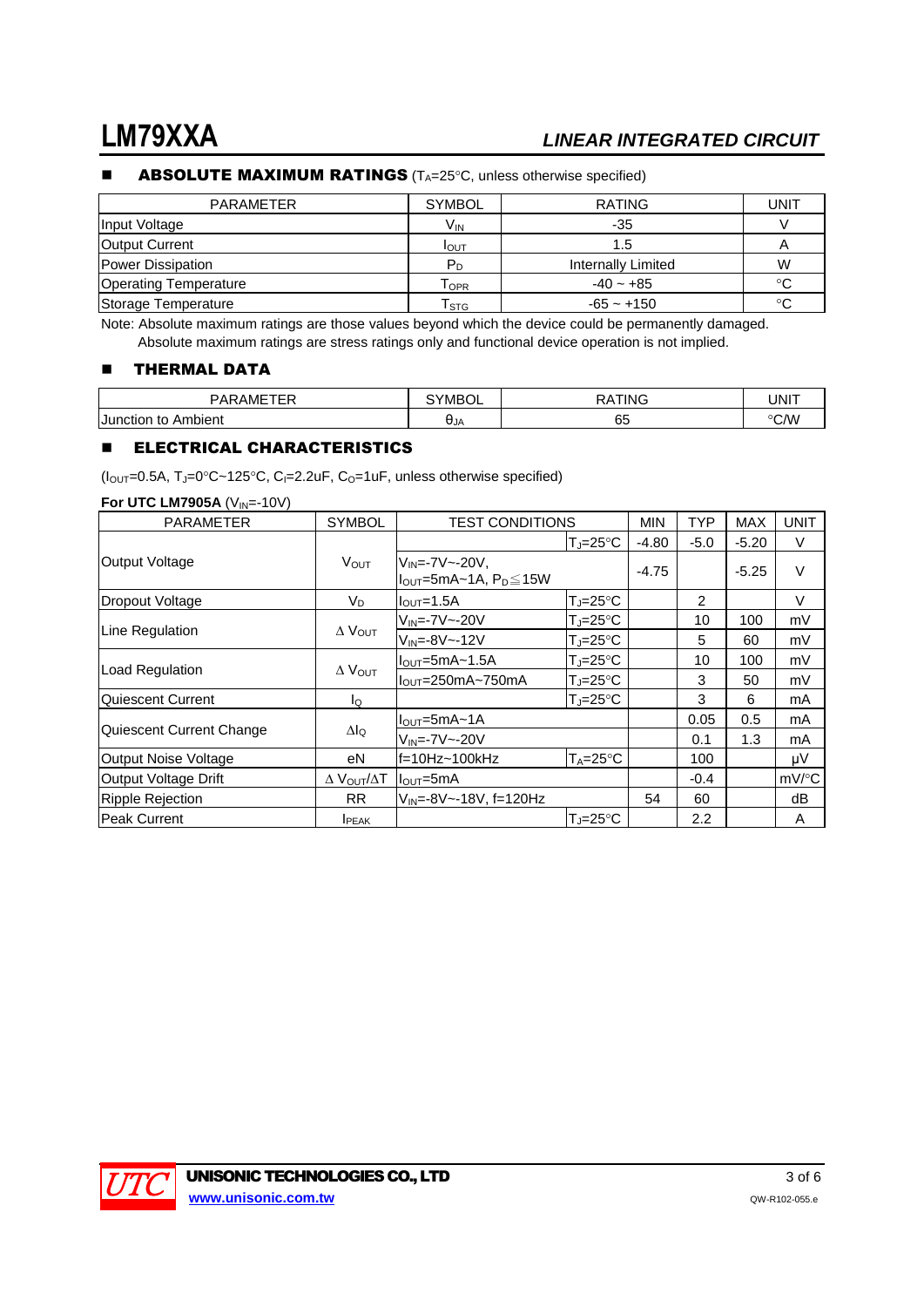## **ELECTRICAL CHARACTERISTICS (Cont.)**

### **For UTC LM7907A** (V<sub>IN</sub>=-13V)

| <b>PARAMETER</b>            | <b>SYMBOL</b>                    | <b>TEST CONDITIONS</b>              |                     | <b>MIN</b> | <b>TYP</b>     | <b>MAX</b> | <b>UNIT</b>         |
|-----------------------------|----------------------------------|-------------------------------------|---------------------|------------|----------------|------------|---------------------|
|                             |                                  |                                     | TJ=25°C             | $-6.72$    | $-7.0$         | $-7.28$    | V                   |
| Output Voltage              | <b>V</b> OUT                     | $V_{IN} = -9V - -22V$ .             |                     | $-6.65$    |                | $-7.35$    | $\vee$              |
|                             |                                  | $I_{OUT}$ =5mA~1A, $P_D \leq 15W$   |                     |            |                |            |                     |
| Dropout Voltage             | $V_D$                            | $IOUT=1.5A$                         | $T_J = 25^{\circ}C$ |            | $\overline{2}$ |            | V                   |
|                             |                                  | $V_{IN} = -9V - -25V$               | $T_J = 25^{\circ}C$ |            | 10             | 140        | mV                  |
| Line Regulation             | $\Delta V_{\text{OUT}}$          | $V_{IN} = -10V - -15V$              | $T = 25^{\circ}C$   |            | 5              | 70         | mV                  |
|                             | $\Delta V_{\text{OUT}}$          | $IOUT=5mA~1.5A$                     | $T_J = 25^{\circ}C$ |            | 12             | 170        | mV                  |
| <b>Load Regulation</b>      |                                  | $IOUT=250mA~750mA$                  | $T_J = 25^{\circ}C$ |            | 4              | 90         | mV                  |
| Quiescent Current           | lo                               |                                     | $T = 25^{\circ}C$   |            | 3              | 6          | mA                  |
|                             | $\Delta I_Q$                     | $IOUT=5mA~1A$                       |                     |            | 0.05           | 0.5        | mA                  |
| Quiescent Current Change    |                                  | $V_{IN} = -9V - -25V$               |                     |            | 0.1            | 1.0        | mA                  |
| <b>Output Noise Voltage</b> | еN                               | $f=10Hz - 100kHz$                   | $T_A = 25^{\circ}C$ |            | 175            |            | μV                  |
| Output Voltage Drift        | $\Delta V_{\text{OUT}}/\Delta T$ | $IOUT=5mA$                          |                     |            | $-0.6$         |            | $mV$ <sup>o</sup> C |
| <b>Ripple Rejection</b>     | <b>RR</b>                        | V <sub>IN</sub> =-10V~-20V, f=120Hz |                     | 54         | 60             |            | dB                  |
| Peak Current                | <b>IPEAK</b>                     |                                     | $T = 25^{\circ}C$   |            | 2.2            |            | A                   |

#### **For UTC LM7912A** (V<sub>IN</sub>=-18V)

| <b>PARAMETER</b>         | <b>SYMBOL</b>                    | <b>TEST CONDITIONS</b>                              |                     | <b>MIN</b> | <b>TYP</b>     | <b>MAX</b> | <b>UNIT</b> |
|--------------------------|----------------------------------|-----------------------------------------------------|---------------------|------------|----------------|------------|-------------|
|                          |                                  |                                                     | $T_J = 25^{\circ}C$ | $-11.52$   | $-12.0$        | $-12.48$   | V           |
| Output Voltage           | V <sub>OUT</sub>                 | $V_{IN} = -14.5V - -27V$                            |                     |            |                | $-12.60$   | $\vee$      |
|                          |                                  | $I_{\text{OUT}}$ =5mA~1A, $P_{\text{D}}$ $\leq$ 15W |                     | $-11.40$   |                |            |             |
| Dropout Voltage          | $V_D$                            | $I_{\text{OUT}}=1.5A$                               | $T_{\rm J}$ =25°C   |            | $\overline{2}$ |            | V           |
| Line Regulation          |                                  | $V_{IN} = -14.5V - -30V$                            | $T_J = 25^{\circ}C$ |            | 12             | 240        | mV          |
|                          | $\Delta V_{\text{OUT}}$          | $V_{IN} = -16V - -22V$                              | $T_J = 25^{\circ}C$ |            | 6              | 120        | mV          |
|                          | $\Delta V_{\text{OUT}}$          | $IOUT=5mA~1.5A$                                     | $T_J = 25^{\circ}C$ |            | 12             | 240        | mV          |
| Load Regulation          |                                  | $IOUT=250mA~750mA$                                  | $T_J = 25^\circ C$  |            | 4              | 120        | mV          |
| Quiescent Current        | $I_{\mathsf{Q}}$                 |                                                     | $T_J = 25^{\circ}C$ |            | 3              | 6          | mA          |
|                          |                                  | $IOUT=5mA~1A$                                       |                     |            | 0.05           | 0.5        | mA          |
| Quiescent Current Change | $\Delta I_Q$                     | $V_{IN} = -14.5V - -30V$                            |                     |            | 0.1            | 1.0        | mA          |
| Output Noise Voltage     | еN                               | f=10Hz~100kHz                                       | $T_A = 25^{\circ}C$ |            | 250            |            | μV          |
| Output Voltage Drift     | $\Delta V_{\text{OUT}}/\Delta T$ | $I_{\text{OUT}} = 5 \text{mA}$                      |                     |            | $-0.8$         |            | mV/°C       |
| <b>Ripple Rejection</b>  | <b>RR</b>                        | $V_{IN} = -15V - -25V$ , f=120Hz                    |                     | 54         | 60             |            | dB          |
| Peak Current             | <b>I</b> PEAK                    |                                                     | $T_J = 25^{\circ}C$ |            | 2.2            |            | A           |

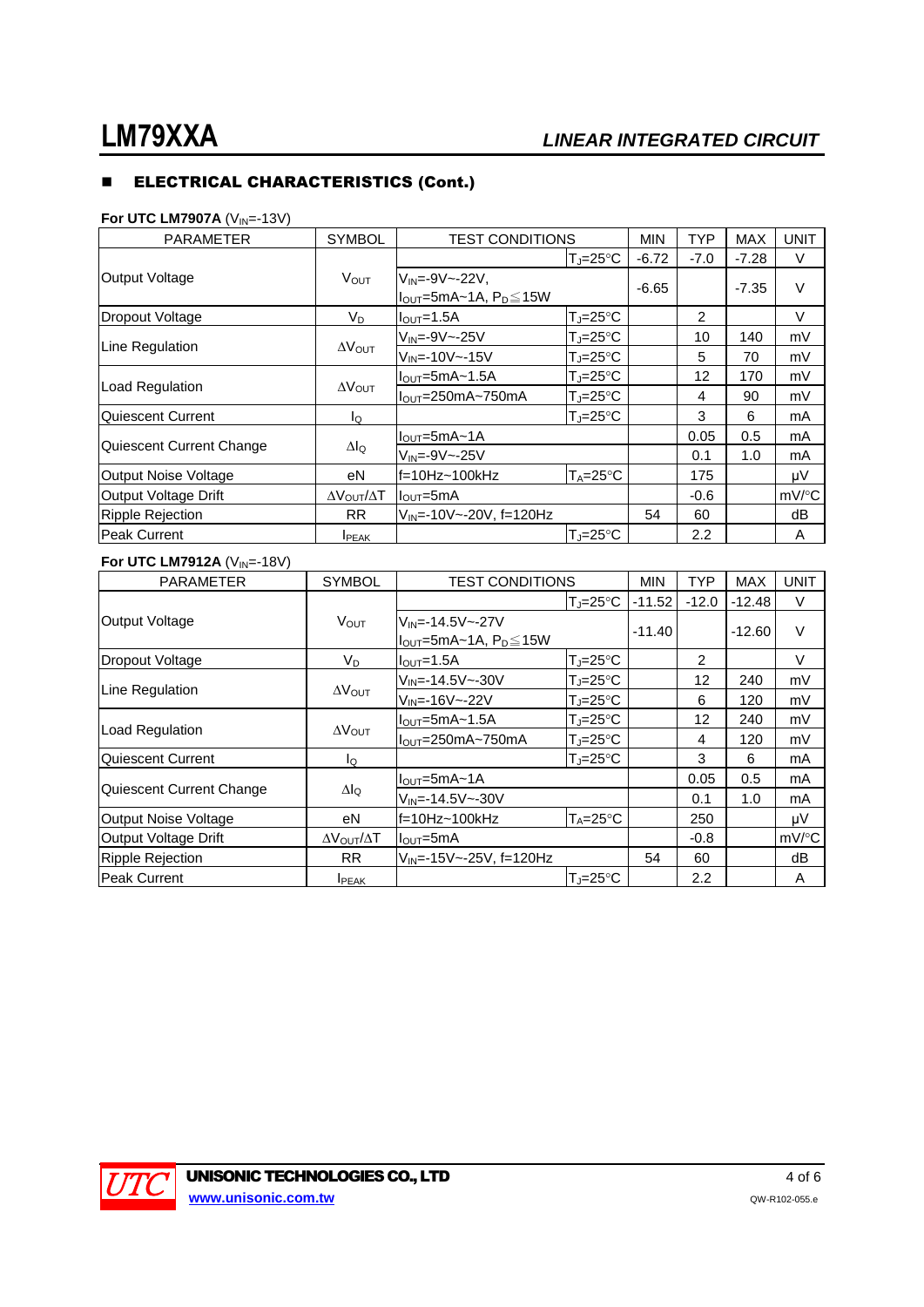## **ELECTRICAL CHARACTERISTICS (Cont.)**

### **For UTC LM7915A** (V<sub>IN</sub>=-23V)

| <b>PARAMETER</b>         | <b>SYMBOL</b>           | <b>TEST CONDITIONS</b>            |                     | <b>MIN</b> | <b>TYP</b>       | <b>MAX</b> | <b>UNIT</b> |
|--------------------------|-------------------------|-----------------------------------|---------------------|------------|------------------|------------|-------------|
|                          |                         |                                   | TJ=25°C             | $-14.40$   | $-15.0$          | $-15.60$   | V           |
| Output Voltage           | V <sub>OUT</sub>        | $V_{IN} = -17.5V - -30V$          |                     |            |                  |            | V           |
|                          |                         | $I_{OUT}$ =5mA~1A, $P_D \leq 15W$ |                     | $-14.25$   |                  | $-15.75$   |             |
| <b>Dropout Voltage</b>   | $V_D$                   | $I_{\text{OUT}}=1.5A$             | $T_J = 25^{\circ}C$ |            | 2                |            | V           |
| Line Regulation          |                         | $V_{IN} = -17.5V - -30V$          | T.⊫25°C             |            | 12               | 300        | mV          |
|                          | $\Delta V_{\text{OUT}}$ | $V_{IN} = -20V - -26V$            | $T_J = 25^\circ C$  |            | 6                | 150        | mV          |
|                          |                         | $IOUT=5mA~1.5A$                   | $T_J = 25^\circ C$  |            | 12               | 300        | mV          |
| Load Regulation          | $\Delta V_{\text{OUT}}$ | $IOUT=250mA~750mA$                | $T_J = 25^{\circ}C$ |            | 4                | 150        | mV          |
| Quiescent Current        | lQ                      |                                   | $T_J = 25^{\circ}C$ |            | 3                | 6          | mA          |
|                          |                         | $IOUT=5mA~1A$                     |                     |            | 0.05             | 0.5        | mA          |
| Quiescent Current Change | $\Delta I_Q$            | $V_{IN} = -17.5V - -30.5V$        |                     |            | 0.1              | 1.0        | mA          |
| Output Noise Voltage     | eN                      | f=10Hz~100kHz                     | $T_A = 25^{\circ}C$ |            | 250              |            | μV          |
| Output Voltage Drift     | ΔV <sub>OUT</sub> /ΔT   | $I_{\text{OUT}} = 5 \text{mA}$    |                     |            | $-0.9$           |            | mV/°C       |
| <b>Ripple Rejection</b>  | <b>RR</b>               | $V_{IN}$ =-18.5V ~-28.5V, f=120Hz |                     | 54         | 60               |            | dB          |
| <b>Peak Current</b>      | <b>IPEAK</b>            |                                   | $T = 25^{\circ}C$   |            | $2.2\phantom{0}$ |            | A           |